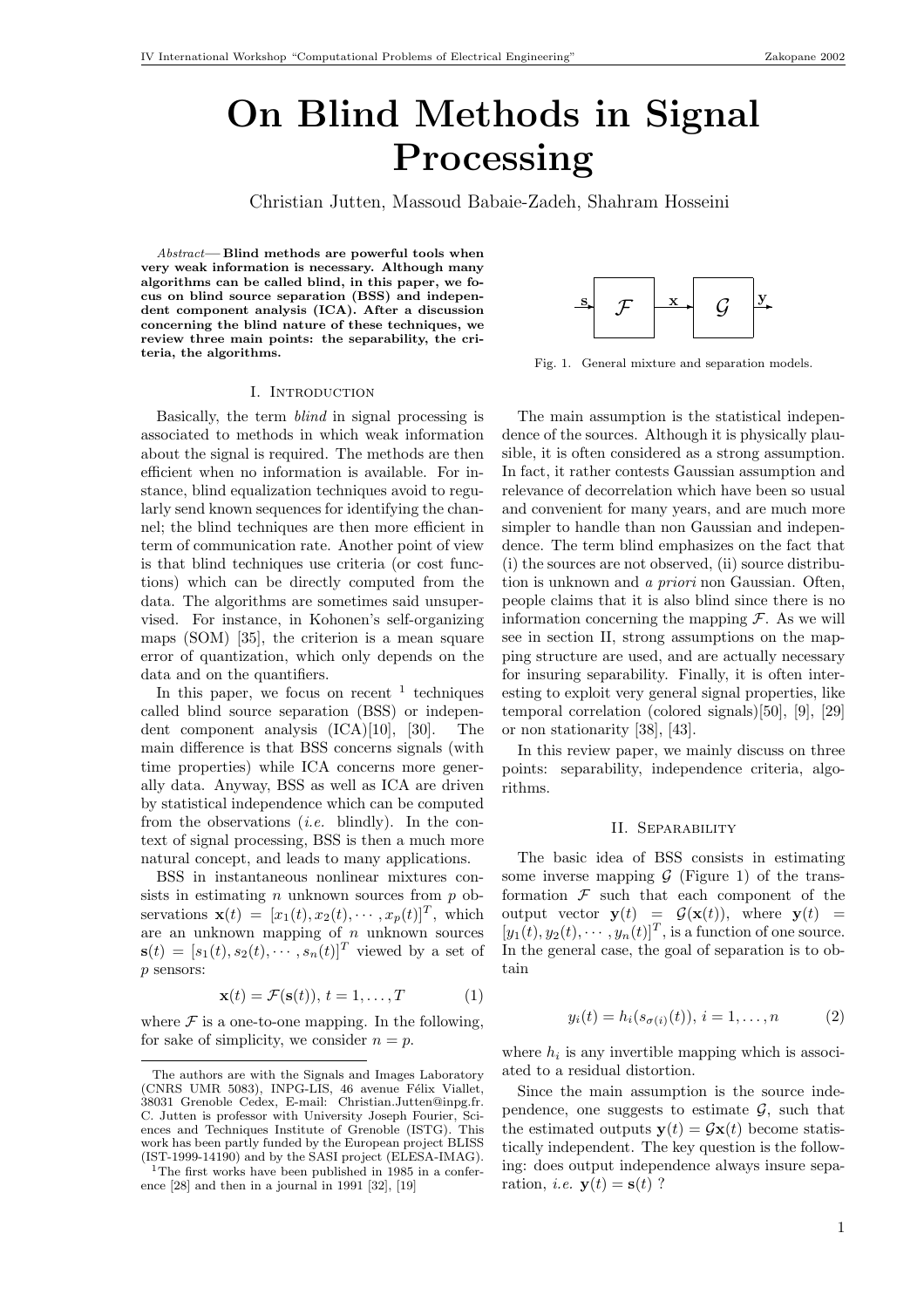#### A. Indeterminacies

First, recall briefly the definition of independent random vector.

Definition II-A.1: A random vector  $x$  is statistically independent if its joint probability density tically independent if its joint probability density<br>function (pdf)  $p_{\mathbf{x}}(\mathbf{u})$  satisfies  $p_{\mathbf{x}}(\mathbf{u}) = \prod_i p_{x_i}(u_i)$ , where  $p_{x_i}(u_i)$  are the marginal pdf of the random variables  $x_i$ .

Then, it is clear that the product of a permutation matrix  $P$  by any diagonal mapping both preserves independence and insures separability.

Definition II-A.2: A one-to-one mapping  $\mathcal H$  is called trivial, if it transforms any random vector s with independent components into a random vector with independent components.

The set of trivial transformations will be denoted by T. Trivial mappings are then mapping preserving the independence property of any random vector. One can easily show that a one-to-one mapping  $H$ is trivial if and only if it writes as:

$$
\mathcal{H}_i(u_1, u_2, \dots, u_n) = h_i(u_{\sigma(i)}), \ i = 1, 2, \dots, n \ (3)
$$

where  $h_i$  are arbitrary functions and  $\sigma$  is any permutation over  $\{1, 2, \ldots, n\}.$ 

This result establishes a link between the independence assumption and the objective of source separation. In fact, it becomes clear in the following that the source separation objective is, using the independence assumption, to impose that the global transformation  $\mathcal{H} = \mathcal{G} \circ \mathcal{F}$  is trivial.

However, from (3) it is clear that sources can only be separated up to a permutation and a nonlinear function. In fact, for any invertible mappings  $\mathbf{F}(\mathbf{x}) = [f_1(\mathbf{x}), \dots, f_n(\mathbf{x})]^T$  whose each component is a scalar nonlinear mappings  $f_i(\mathbf{x}) = f_i(x_i), i =$ is a scalar nonlinear mappings  $j_i(\mathbf{x}) = j_i(x_i)$ ,  $i = 1,...,n$ , it is evident that if  $p_{\mathbf{x}}(\mathbf{u}) = \prod_i p_{x_i}(u_i)$ , 1,..., *n*, it is evident that if  $p_{\mathbf{x}}(\mathbf{u}) = \prod_i p_{x_i}(u_i)$ ,<br>then  $p_{\mathbf{F}(\mathbf{x})}(\mathbf{v}) = \prod_i p_{f_i(x_i)}(v_i)$ . Moreover, this is not possible without imposing additional structural constraints on  $H$ , as we shall see in the next section.

#### B. Results from factor analysis

In the general case, *i.e.* the mapping  $H$  has no particular form, a well known statistical result shows that the independence conservation constraint is not strong enough to insure the separability in the sense of equation (2). This result has been established, early in the 50's, by Darmois [21] where he used a simple constructive method for decomposing any random vector as a non trivial mapping of independent variables.

This result is negative, in the sense that it shows the existence of non trivial transformations  $H$  which still "mix" the variables while preserving their statistical independence. Hence, for general nonlinear transformations and without constraints on the transformation model, source separation is simply *impossible* by only using the statistical independence.

In the conclusion of [21], Darmois clearly states: "These properties [...] clarify the general problem of factor analysis by showing the large indeterminacies it presents as soon as one leaves the field, already very wide, of linear diagrams.".

## B.1 A simple example

A simple example derived from [47] is the following: suppose  $s_1 \in \mathcal{R}^+$  is a Rayleigh distributed variable with pdf  $p_{s_1}(s_1) = s_1 exp(-s_1^2/2)$  and  $s_2 \in$  $[0, 2\pi)$  is uniform and independent of  $s_1$ . Consider the nonlinear mapping

$$
\begin{array}{rcl}\n[y_1, y_2] & = & \mathcal{H}(s_1, s_2) \\
& = & [s_1 \cos(s_2), s_1 \sin(s_2)]\n\end{array} \tag{4}
$$

which has a non diagonal Jacobian matrix

$$
\mathbf{J} = \begin{pmatrix} \cos(s_2) & -s_1 \sin(s_2) \\ \sin(s_2) & s_1 \cos(s_2) \end{pmatrix} . \tag{5}
$$

The joint pdf of  $y_1$  and  $y_2$  is:

$$
p_{y_1,y_2}(y_1, y_2) = \frac{p_{s_1,s_2}(s_1, s_2)}{|\mathbf{J}|}
$$
  
= 
$$
\frac{1}{2\pi} exp(\frac{-y_1^2 - y_2^2}{2})
$$
  
= 
$$
(\frac{1}{\sqrt{2\pi}} exp(\frac{-y_1^2}{2})) (\frac{1}{\sqrt{2\pi}} exp(\frac{-y_2^2}{2}))
$$

The previous relation shows that the two random variables  $y_1$  and  $y_2$  are independent (although they are completely different of the sources) and Gaussian.

Other examples can be found in the literature (see for example Lukacs [37]) or can be easily constructed.

## C. Specific model

The previous negative result is due to the fact that we assume no constraints on the transformation  $H$ . Constraining the transformation  $H$  in a certain set of transformations  $\mathfrak{Q}$  can reduce these large indeterminacies.

To characterize the indeterminacies for a specific model  $\mathfrak{Q}$ , one must solve the independence preservation equation which writes as:

$$
\forall E \in \mathfrak{M}_n
$$

$$
\int_E dF_{s_1} dF_{s_2} \cdots dF_{s_n} = \int_{\mathcal{H}(E)} dF_{y_1} dF_{y_2} \cdots dF_{y_n}(6)
$$

where  $\mathfrak{M}_n$  is a  $\sigma$ -algebra on  $\mathbb{R}^{\times}$ . Let  $\mathfrak P$  denote the set :

$$
\mathfrak{P} = \{ (F_{s_1}, F_{s_2}, \dots, F_{s_n}), / \exists \mathcal{H} \in \mathfrak{Q} \setminus (\mathfrak{T} \cap \mathfrak{Q}) : \mathcal{H}(s) \text{ has independent components} \} \quad (7)
$$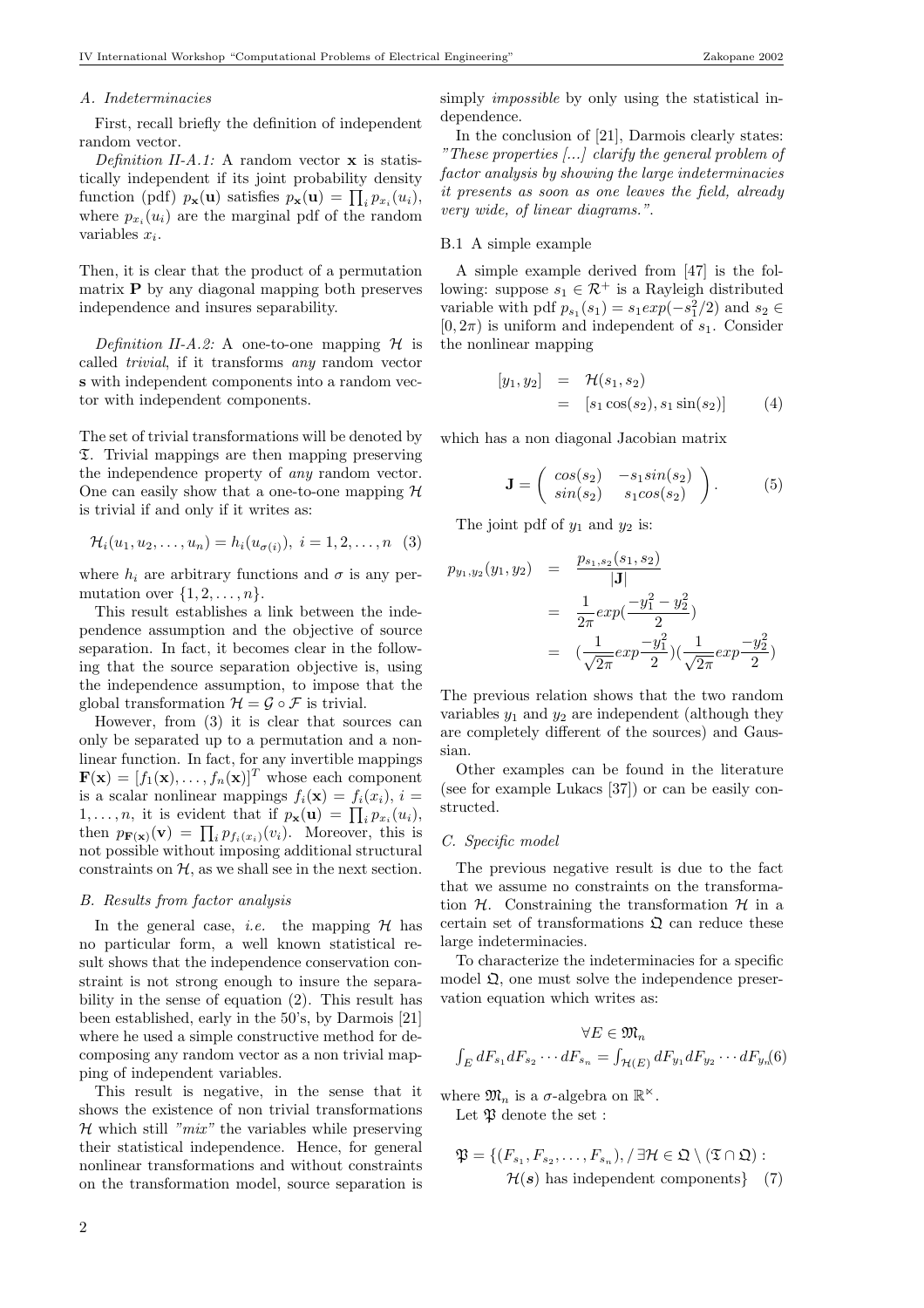This set  $\mathfrak V$  contains all source distributions for which there exists a non trivial mapping  $H$  belonging to the model  $\mathfrak Q$  and preserving the independence of the s components.

An ideal model will be such that  $\mathfrak P$  is empty and  $\mathfrak{T} \cap \mathfrak{Q}$  contains the identity as a unique element. However, in general this is not fulfilled, we then say that source separation is possible when the sources distribution is in  $\bar{\mathfrak{P}}$ , the complement of  $\mathfrak{P}$ , sources are then restored up to a trivial transformation belonging to  $\mathfrak{T} \cap \mathfrak{Q}$ .

## C.1 Example: Linear models

In the case of linear models, the transformation  $\mathcal F$  is linear and can be represented by an  $n \times n$ matrix **A**, the observed signals write then as  $\mathbf{e} =$ As. Source separation consists then in estimating a matrix **B** such that  $y = Be = Hs$  has independent components.

The set of *linear* trivial transformations  $\mathfrak{T} \cap \mathfrak{Q}$  is the set of matrices equal to the product of a permutation and a diagonal matrix.

Considering two linear functions of  $n$  independent random variables  $s_i$ ,  $i = 1, \ldots, n$ :

$$
x_1 = a_1 s_1 + \ldots + a_n s_n
$$

$$
x_2 = b_1 s_1 + \ldots + b_n s_n
$$

the Darmois-Skitovich theorem [21] states that, if  $a_i b_i \neq 0$ , independence of  $x_1$  and  $x_2$  implies that  $s_i$ is Gaussian. From this theorem, it is clear that the set  $\mathfrak P$  contains the distributions having at least two Gaussian components.

We then conclude that source separation is possible whenever we have at most one Gaussian source, sources are then restored up to a permutation and a diagonal matrix [17].

#### D. Separation of PNL mixtures

A postnonlinear model (PNL) consists in nonlinear observations of the following form:

$$
x_i(t) = f_i(\sum_{j=1}^n a_{ij} s_j(t)), \ i = 1, \dots, n,
$$
 (8)

Figure 2 shows what this model looks like. One can see that this model is a cascade of a linear mixture and a component-wise nonlinearity, i.e. acting on each output independently from the others. The nonlinear functions (distortions)  $f_i$  are supposed invertible.

Besides its theoretical interest, this model, belonging to the L-ZMNL<sup>2</sup> family, suits perfectly for a lot of real world applications. For instance, such models can be found in sensors arrays [41], satellite and microwave communications [46], and in a lot of biological systems [36].



Fig. 2. The mixing-separating system for PNL mixtures.

As discussed before, the most important thing when dealing with nonlinear mixtures is the separability problem. First, we must think about the separation structure  $\mathcal G$  which has as constraints:

1. Can invert the mixing system in the sense of equation (2): this constraint is quite obvious because that is what we want!

2. Be as simple as possible: In fact we want to reduce, in case we are successful, the residual distortions  $h_i$  which are the blind spot of the independence assumption.

By defining these two constraints, we have no other choice that selecting for the separating system  $\mathcal G$  the mirror structure of the mixing system  $\mathcal F$  (Fig. 2).

#### E. Other separable non linear mixtures

Due to the interesting Darmois's result for linear mixtures, it is clear that nonlinear mixtures which could be reduced to linear mixtures with a simple mapping would be separable.

## E.1 A simple example

As an example, one can consider multiplicative mixtures:

$$
x_j(t) = \prod_{i=1}^n s_i^{\alpha_i}(t), \, j = 1, \dots, n \tag{9}
$$

where  $s_i(t)$  are positive independent sources. Taking the logarithm leads to:

$$
\ln x_j(t) = \sum_{i=1}^n \alpha_i \ln s_i(t), \, j = 1, \dots, n \tag{10}
$$

which is a linear model of the new independent random variables (since ln is monotonous)  $\ln s_i(t)$ . For instance, this type of mixtures can be used for modeling the gray-level images as the product of incident light and reflected light [25], or the cross-dependency between temperature and magnetic field in Hall silicon sensor. Considering in more details the latter example, the Hall voltage [45] is equal to:

$$
V_H = kBT^\alpha \tag{11}
$$

where  $\alpha$  depends on the semiconductor type, since the temperature effect is related to the mobility of the majority carriers. In fact, in this model, the temperature  $T$  is positive, but the sign of the magnetic field  $B$  can vary. Then, using two types  $(N)$ 

 $^2\mathrm{L}$  stands for Linear and ZMNL stands for Zero-Memory NonLinearity.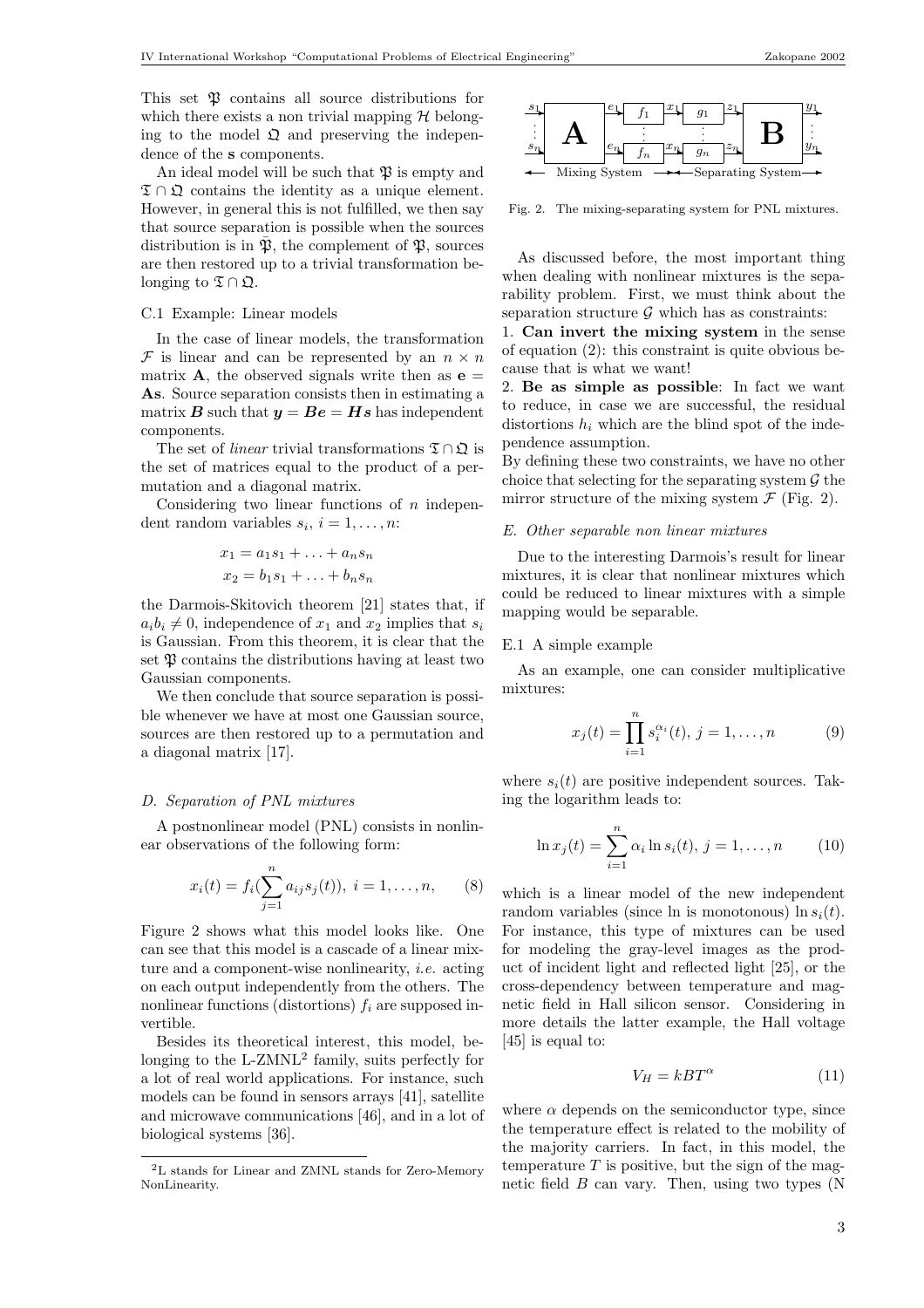and P) of sensors, we have:

$$
V_{H_N}(t) = k_N B(t) T^{\alpha_N}(t)
$$
\n(12)

$$
V_{H_P}(t) = k_P B(t) T^{\alpha_P}(t)
$$
\n(13)

For simplifying the equations, in the following, we drop the variable  $t$ . Then, taking the logarithm:

$$
\ln |V_{H_N}| = \ln k_N + \ln |B| + \alpha_N \ln T \qquad (14)
$$

$$
\ln |V_{H_P}| = \ln k_P + \ln |B| + \alpha_P \ln T \qquad (15)
$$

The above equations can be easily solved, even with simple decorrelation approaches. However, in that case, it is still simpler to directly compute the ratio of the two above equations :

$$
R = \frac{V_{H_N}}{V_{H_P}} = \frac{k_N}{k_P} T^{\alpha_N - \alpha_P} \tag{16}
$$

which only depends on the temperature. Then, since  $R$  is a temperature reference (up to a scale factor), for separating the magnetic field, it is sufficient to estimate the parameter k such that  $V_{H_N} R^k$ becomes uncorrelated with R. We then deduce  $B(t)$ up to a mutiplicative constant. Finally, absolute estimations of  $B$  and  $T$  require calibration steps.

## E.2 Generalization to a class of mappings

This extention of the Darmois-Skitovic theorem to more general nonlinear functions has been addressed in beginning of 70's by Kagan et al. [33]. Their results have recently been revisited in the framework of source separation in nonlinear mixtures by Eriksson and Koivunen [25]. The main idea is to consider particular mappings  $\mathcal F$  satisfying an addition theorem in the sense of the theory of functional equations. As a simple example of such a mapping, consider:

$$
x_1 = \frac{s_1 + s_2}{1 + s_1 s_2}
$$

$$
x_2 = \frac{s_1 - s_2}{1 - s_1 s_2}
$$

where  $s_1$  and  $s_2$  are two independent random variables. Now, with the variable transformations  $u_1 =$  $\tan^{-1}s_1$  and  $u_2 = \tan^{-1}s_2$ , the above nonlinear model becomes:

$$
x_1 = \tan(u_1 + u_2)
$$
  

$$
x_2 = \tan(u_1 - u_2)
$$

Then, applying again the variable transformation on  $x_1$  and  $x_2$  leads to:

$$
v_1 = \tan^{-1}(x_1) = u_1 + u_2
$$
  
\n $v_2 = \tan^{-1}(x_2) = u_1 - u_2$ 

which is now a linear mixture of two independent variables. As explained Kagan et al., the nice result is due to the the fact that  $tan(a + b)$  is a function of tan a and tan b:

$$
\tan(a+b) = \frac{\tan a + \tan b}{1 + \tan a \tan b} \tag{17}
$$

More generally, this property will hold provided than we consider mappings  $\mathcal F$  satisfying an addition theorem like:

$$
f(s_1 + s_2) = \mathcal{F}[f(s_1), f(s_2)] \tag{18}
$$

Let the range of  $u \in \mathfrak{S}$  be in the range  $[a, b]$ , the basic properties required for the mapping (in the case of two variables, but extension is straightforward) are the following:

•  $\mathcal F$  is continuous at least separately for the 2 variables,

• F is commutative, *i.e.*  $\forall (u, v) \in \mathfrak{S}^2$ ,  $\mathcal{F}(u, v) =$  $\mathcal{F}(v, u),$ 

•  $F$  is associative, *i.e.*  $\forall (u, v, w) \in \mathfrak{S}^3.$  $\mathcal{F}(\mathcal{F}(u, v), w) = \mathcal{F}(u, \mathcal{F}(v, w))$ 

• It exists an identity element  $e \in \mathfrak{S}$  such that  $\forall u \in \mathfrak{S}, \, \mathcal{F}(u, e) = \mathcal{F}(e, u) = u$ 

•  $\forall u \in \mathfrak{S}$ , it exists an inverse element  $u^{-1} \in \mathfrak{S}$ such that  $\mathcal{F}(u, u^{-1}) = \mathcal{F}(u^{-1}, u) = e$ 

In other words, denoting  $u \circ v = \mathcal{F}(u, v)$ , it means that the set  $(\mathfrak{S}, \circ)$  is an Abelian group. Under this condition, Aczel [1] proved that it exists a monotonic and continuous function  $f : \mathbb{R} \to [a, b]$  such that:

$$
f(x + y) = \mathcal{F}(f(x), f(y)) = f(x) \circ f(y) \qquad (19)
$$

Clearly, applying  $f^{-1}$  (which exists since f is monotonic) to the above equation leads to:

$$
x + y = f^{-1}(\mathcal{F}(f(x), f(y))) = f^{-1}(f(x) \circ f(y))
$$
\n(20)

Using the above property (19), one can define a product  $\star$  with integer and extend it to real:

$$
f(cx) = c \star f(x) \tag{21}
$$

or, taking  $f^{-1}$  and denoting  $f(x) = u$ ,

$$
cf^{-1}(u) = f^{-1}(c \star u)
$$
 (22)

Then, for any constants  $c_1, \ldots, c_n$  and random variables  $u_1, \ldots, u_n$ , the following relation holds:

$$
c_1 f^{-1}(u_1) + \dots + c_n f^{-1}(u_n) = f^{-1}(c_1 \star u_1 \circ \dots \circ c_n \star u_n)
$$
\n(23)

Finally, Kagan *et al.* stated the following theorem:

Theorem II-E.1: Let  $u_1, \ldots, u_n$  be independent random variables such that

$$
x_1 = a_1 \star u_1 \circ \dots \circ a_n \star u_n
$$
  

$$
x_2 = b_1 \star u_1 \circ \dots \circ b_n \star u_n
$$

are independent, and where the operators  $\star$  and  $\circ$ satisfy the above conditions. Then, denoting  $f$  the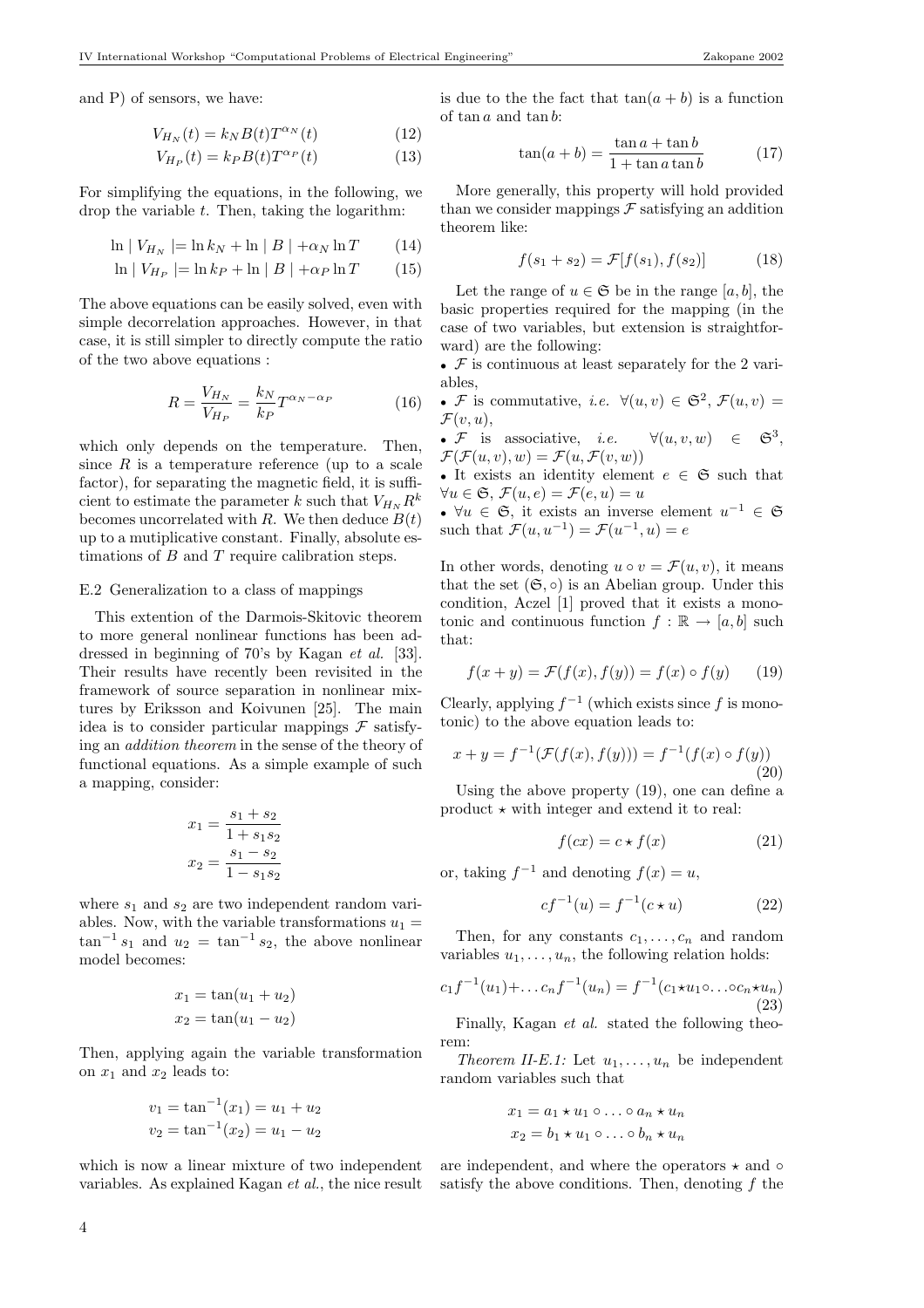Practically, with such mixtures, the separation can be done in 3 steps:

• Apply  $f^{-1}$  to the nonlinear observations for providing linear mixtures in  $s_i = f^{-1}(u_i)$ 

• Solve the linear mixtures in  $s_i$  by any BSS method

• Restore the actual independent sources by applying  $u_i = f(s_i)$ 

If the function  $f$  is known, it is very easy. If f is not known, but if you suspect that the nonlinear mixtures has this particular form, you can constraint the separation structure to consist of identical nonlinear component-wise blocs (able to approximate  $f_{-1}$ ) followed by a linear matrix **B** able to separate sources in linear mixtures, and followed itself by identical non-linear component-wise blocs (which approximate  $f$ ) for restoring the actual sources. We remark that the 2 first blocs of the structure are identical (in fact, a little bit simpler, since all the nonlinear blocs are the same) to the separation structure of PNL mixtures. We can then estimate the independent distorted sources  $s_i$ with a PNL algorithm. Then, after computing f from the nonlinear bloc estimations, one can restore the actual sources.

Finally, one can remark that the PNL mixture is close to these mappings. It is in fact more general since the nonlinear functions  $f_i$  can be different. Other examples of such mappings are given in [33], [25], but realistic mixtures belonging to this class seems unusual.

#### III. Independence criterion

The previous section on separability points out that output independence, under a few structural constraints on the mixtures, is strong enough for driving the estimation of the separating structure  $G$ . In this section, we propose to study in more details the key concept of source separation: the statistical independence.

#### A. Kullback-Leibler divergence

Let y denote the output random vector, independence of y is defined by:

$$
p_{\mathbf{y}}(\mathbf{u}) = \prod_{i} p_{y_i}(u_i) \tag{24}
$$

but this relation between pdf's is not easily tractable. A more convenient (scalar) measure of independence is derived from the Kullback-Leibler divergence <sup>3</sup> which measures the similarity between two distributions  $p$  and  $q$  of the same variable  $y$ :

$$
KL(p \parallel q) = \int p(\mathbf{u}) \log \frac{p(\mathbf{u})}{q(\mathbf{u})} d\mathbf{u}
$$
 (25)

It can be shown that  $KL(p \parallel q)$  is greater of equal to 0, and the equality holds if and only if  $p = q$ . Then, independence can be computed like the KL Then, independence can be computed<br>divergence between  $p_{y}$  and  $\prod_{i} p_{y_i}$ :

$$
KL(p_{\mathbf{y}} \parallel \prod_{i} p_{y_i}) = \int p_{\mathbf{y}}(\mathbf{u}) \log \frac{p_{\mathbf{y}}(\mathbf{u})}{\prod_{i} p_{y_i}(u_i))} d\mathbf{u}
$$
\n(26)

which vanishes if and only if  $p_{y} = \prod$  $i p_{y_i}$ , *i.e.* y is independent. This quantity is often called mutual information and denoted  $I(\mathbf{v})$  [20]. Defining  $H(\mathbf{y})$  and  $H(y_i)$  the joint and marginal entropies, respectively:

$$
H(\mathbf{y}) = -\int p_{\mathbf{y}}(\mathbf{u}) \log p_{\mathbf{y}}(\mathbf{u}) d\mathbf{u}
$$

$$
H(y_i) = -\int p_{y_i}(u_i) \log p_{y_i}(u_i) du_i
$$

the mutual information can be written:

$$
I(\mathbf{y}) = KL(p_{\mathbf{y}} \parallel \prod_{i} p_{y_i}) = \sum_{i} H(y_i) - H(\mathbf{y}) \tag{27}
$$

## B. Estimating equations

Due to MI properties, estimation of the separation structure can then be obtained by minimizing MI. Although the general relation (27) can be directly derived for providing the estimation equations, usually, this equation is simplified taking into account the separation structure.

## B.1 MI optimization for linear mixtures

For linear mixtures,  $\mathcal F$  is a  $n \times n$  invertible matrix  $\mathcal{F} = \mathbf{A}$ , and the separation structure is constrained to be a  $n \times n$  invertible matrix **B**. Since  $\mathbf{v} = \mathbf{B}\mathbf{x}$ and  $x = As$ , the relation between x and y pdf's writes:

$$
p_{\mathbf{y}}(\mathbf{u}) = p_{\mathbf{x}}(\mathbf{B}^{-1}\mathbf{u}) / | \det \mathbf{B} |
$$
 (28)

and the MI becomes:

$$
I(\mathbf{y}) = \sum_{i} H(y_i) - H(\mathbf{x}) - \log |\det \mathbf{B}| \qquad (29)
$$

Then MI optimization with respect to the separation matrix B requires the gradient:

$$
\frac{\partial I(\mathbf{y})}{\partial \mathbf{B}} = \frac{\partial}{\partial \mathbf{B}} \sum_{i} H(y_i) - \mathbf{B}^{-T}
$$
 (30)

Finally, since  $y_i = \sum$  $i_b h_k x_k$ , the derivative of MI with respect to **B** is:

$$
\frac{\partial I(\mathbf{y})}{\partial \mathbf{B}} = E \Psi_{\mathbf{y}} \mathbf{x}^T - \mathbf{B}^{-T}
$$
 (31)

where E denotes mathematical expectation and  $\Psi_{\mathbf{y}} = [\Psi_{y_1} \dots \Psi_{y_n}]^T$ , whose component  $\Psi_{y_i}$  is the score function of  $y_i$  defined as:

$$
\Psi_{y_i}(y_i) = -\frac{\partial \log p_{y_i}(y_i)}{\partial y_i} = -\frac{p'_{y_i}}{p_{y_i}}(y_i)
$$
(32)

<sup>3</sup> it is not a distance, since it is not commutative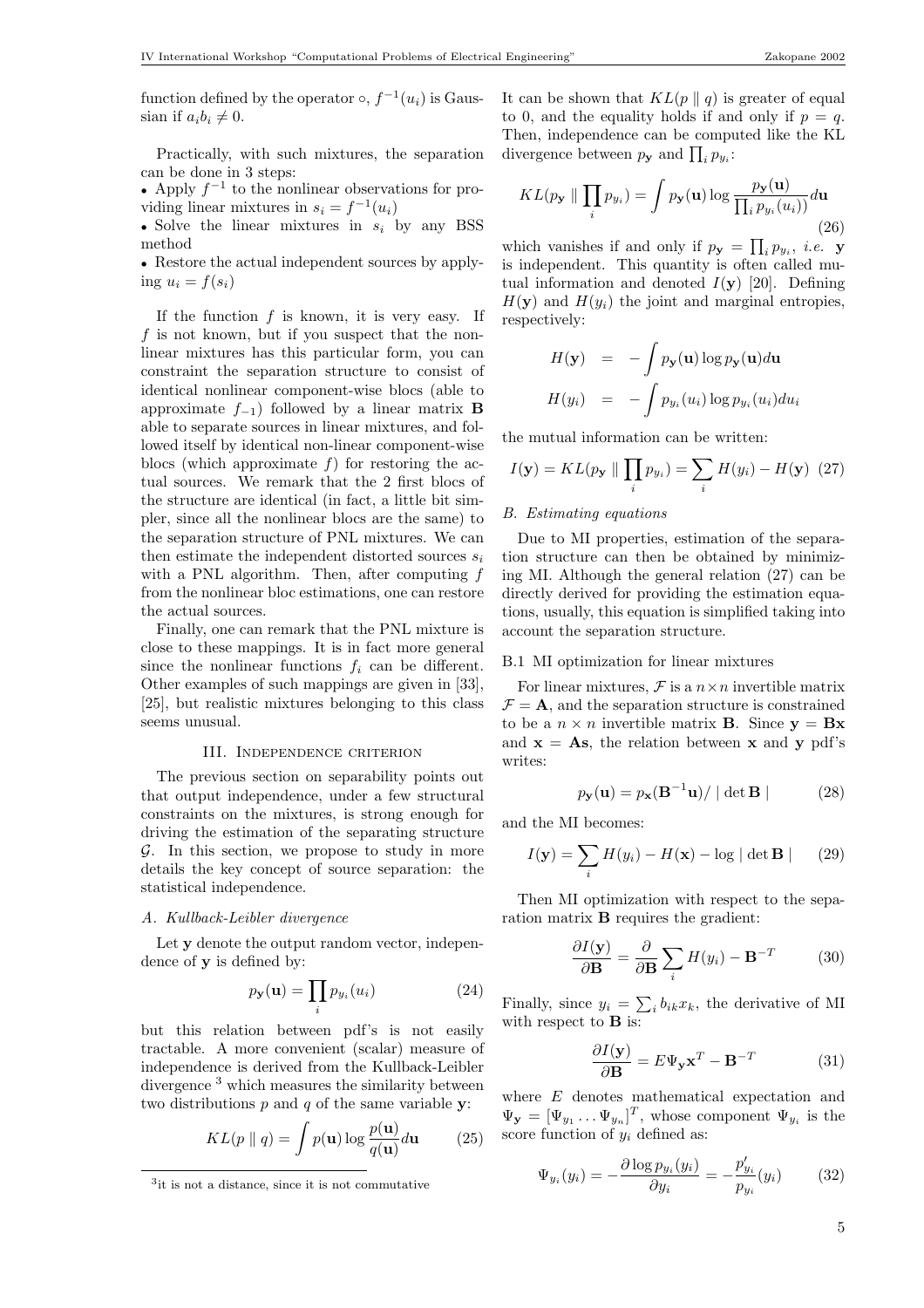After right multiplication by  $\mathbf{B}^T$ , one gets the estimation equation:

$$
E\Psi_{\mathbf{y}}\mathbf{y}^T - \mathbf{I} = 0 \tag{33}
$$

where **I** is the  $n \times n$  identity matrix. The expression (33) points out the relevance of score functions. In fact, the complete knowledge on each estimated sources  $y_i$  is summarized in the score function  $\Psi_{y_i}$ . Moreover, the score functions are related to the optimal statistics. In fact, if  $y_i$  is zero-mean Gaussian with unit variance, its score function is  $\Psi_{y_i}(y_i) = y_i$ , and the estimating equation entries reduce to  $Ey_iy_j = \delta_{ij}$ , *i.e.* simple decorrelation equations (for  $i \neq j$ ). Conversely, if  $y_i$  is non Gaussian, its score function is a nonlinear function and estimating equation entries  $E\psi_{y_i}(y_i)y_j = \delta_{ij}$  involve cancellation of higher (than 2) order statistics.

#### B.2 MI optimization for nonlinear mixtures

For nonlinear mixtures, we assume that  $\mathcal F$  and  $G$  are both *n*-variate invertible mappings. Since  $y = \mathcal{G}(x)$  and  $x = \mathcal{F}(s)$ , the relation between x and y pdf's writes:

$$
p_{\mathbf{y}}(\mathbf{u}) = p_{\mathbf{x}}(\mathcal{G}^{-\infty}(\mathbf{u})) / \mid \det \mathbf{J}_{\mathcal{G}} \mid (34)
$$

and the MI becomes:

$$
I(\mathbf{y}) = \sum_{i} H(y_i) - H(\mathbf{x}) - \log |\det \mathbf{J}_{\mathcal{G}}|
$$
 (35)

In the special case of PNL mixtures, MI simplifies to:

$$
I(\mathbf{y}) = \sum_{i} H(y_i) - H(\mathbf{x}) - \log |\Pi_i g'_i(x_i)| - \log |\det \mathbf{B}|
$$
 (36)

Consequently, MI minimization leads to two equations for estimating the nonlinear part and the nonlinear part of the separating structure. Equations related to linear part is similar to (33). Conversely, denoting  $z_i = g_i(x_i)$ , equations related to the nonlinear part is:

$$
E[\sum_{i} b_{ij} \Psi_{y_i}(y_i) | z_j] = \Psi_{z_j}(z_j), \ j = 1, \dots, n \ (37)
$$

Again, one remarks that optimal minimization of MI requires knowledge of the score functions.

## B.3 Direct MI optimization

One also can optimize directly the  $\sum_i H(y_i) - H(\mathbf{y})$  with respect to **B**: One also can optimize directly the MI  $I(\mathbf{y}) =$ 

$$
\frac{\partial I(\mathbf{y})}{\partial \mathbf{B}} = E \Psi_{\mathbf{y}} \mathbf{x}^T - E \Phi_{\mathbf{y}} \mathbf{x}^T = E \beta_{\mathbf{y}} \mathbf{x}^T \qquad (38)
$$

where

•  $\Psi_{\mathbf{y}} = [\Psi_{y_1} \dots \Psi_{y_n}]^T$  whose component  $\Psi_{y_i}$  is the marginal score function of  $y_i$  defined as in (32)

•  $\Phi_{\mathbf{y}}(\mathbf{y}) = [\Phi_1(\mathbf{y}), \dots, \Phi_n(\mathbf{y})]^T$  whose component  $\Phi_i(\mathbf{y})$  is the joint score function of y defined as:

$$
\Phi_i(\mathbf{y}) = -\frac{\partial \log p_{\mathbf{y}}(\mathbf{y})}{\partial y_i} \tag{39}
$$

•  $\beta_{\mathbf{y}} \triangleq \Psi_{\mathbf{y}} - \Phi_{\mathbf{y}}$  is the difference between marginal and joint score functions of y, and we call it SFD (Score Function Difference).

After right multiplication by  $\mathbf{B}^T$ , one gets the estimation equation:

$$
E\Psi_{\mathbf{y}}\mathbf{y}^T - \mathbf{I} = 0 \quad \text{or} \quad E\beta_{\mathbf{y}}\mathbf{y}^T = \mathbf{0} \tag{40}
$$

B.4 MI optimization for linear convolutive mixtures

For linear convolutive mixtures,  $\mathcal F$  is a  $n \times n$  invertible matrix of filters  $\mathcal{F} = \mathbf{A}(z)$ . For instance, if  $\mathbf{A}(z)$  is a finite impulse response filter of order L, the observation is:

$$
\mathbf{x}(k) = [\mathbf{A}(z)]\mathbf{s}(k) = \sum_{l=0}^{L} \mathbf{A}_l \mathbf{s}(k-l)
$$
(41)

The separation structure is then constrained to be a  $n \times n$  invertible matrix of filters  $\mathcal{G} = \mathbf{B}(z)$ :

$$
\mathbf{y}(k) = [\mathbf{B}(z)]\mathbf{x}(k) = \sum_{l=0}^{p} \mathbf{B}_{l}\mathbf{x}(k-l)
$$
 (42)

Unfortunately, due to the filter, there is no simple relationship between x and y pdf's. So, we have to derive the basic MI equation

$$
I(\mathbf{y}) = \sum_{i} H(y_i) - H(\mathbf{y})
$$
 (43)

In fact, it can be shown [5] that up to first order terms, we have:

$$
I(\mathbf{y} + \Delta) - I(\mathbf{y}) = E\Delta^T \beta_{\mathbf{y}} \tag{44}
$$

where  $\Delta$  stands for a 'small' random vector. This equation proposes that SFD is the stochastic gradient of the mutual information.

Moreover, it must be noted that signal independence in convolutive mixtures means stochastic process independence. Then, we have to take into account independence between delayed signals. For sake of simplicity, consider only the above term and derive it with respect to  $\mathbf{B}_{k}$ . To do that, let  $\hat{\mathbf{B}}_k = \mathbf{B}_k + \varepsilon$ , where  $\varepsilon$  represents a 'small' matrix. Then we have:

$$
\hat{\mathbf{y}}(n) \triangleq [\mathbf{B}(z)]\mathbf{x}(n) = \mathbf{y}(n) + \varepsilon \mathbf{x}(n - k) \qquad (45)
$$

Now by combining the above equation with (44), and doing a little algebra, we find that:

$$
\frac{\partial I(\mathbf{y}(n))}{\partial \mathbf{B}_k} = E\beta_{\mathbf{y}}(\mathbf{y}(n)) \mathbf{x}^T(n-k) \qquad (46)
$$

<sup>•</sup> E denotes mathematical expectation,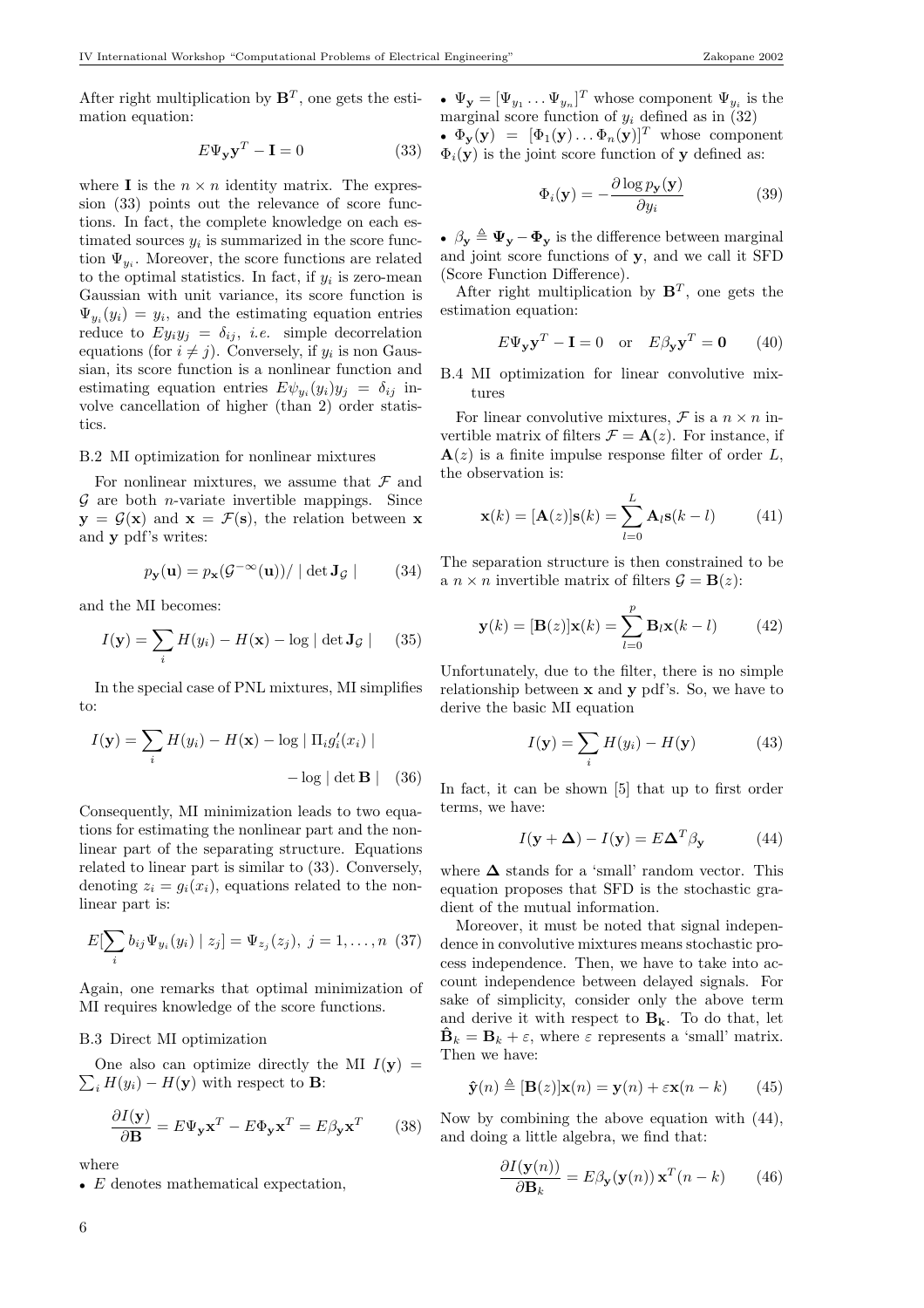$$
\frac{\partial I(y_1(n), y_2(n-m))}{\partial \mathbf{B}_k} = E\beta_m(n) \mathbf{x}^T(n-k) \quad (47)
$$

where  $\beta(n)$  is obtained by the following procedure:

$$
\begin{pmatrix} y_1(n) \\ y_2(n) \end{pmatrix} \xrightarrow{\text{Shift}} \begin{pmatrix} y_1(n) \\ y_2(n-m) \end{pmatrix} \xrightarrow{\text{SFD}} \\ \begin{pmatrix} \beta_1^*(n) \\ \beta_2^*(n) \end{pmatrix} \xrightarrow{\text{Shift back}} \begin{pmatrix} \beta_1^*(n) \\ \beta_2^*(n+m) \end{pmatrix} \xrightarrow{\triangle} \beta_m(n) \tag{48}
$$

Hence, the complete set of estimating equations is:

$$
E\beta_m(n)\mathbf{x}^T(n-k) = \mathbf{0} \qquad , \forall k, m \qquad (49)
$$

It is equivalent to using the separation criterion:

$$
J = \sum_{m} I(y_1(n), y_2(n-m))
$$
 (50)

However, minimizing  $J$  is very cost consuming. Hence, in practice, we use  $I(y_1(n), y_2(n-m))$ , but in each iteration a (randomly chosen) different  $m$  is used [3].

# B.5 MI optimization for convolutive PNL (CPNL) mixtures

The approaches of the sections III-B.2 and III-B.4 can be combined for separating convolutive PNL (CPNL) mixtures [4]. In these mixtures, a linear convolutive mixture is followed by componentwise invertible non-linearities (corresponding to sensors). The separation criterion is as (50). This results in the same estimating equation (49) for estimating the convolutive part, and the estimating equation:

$$
E[\alpha_i \mid z_i] = 0, \qquad i = 1, 2 \tag{51}
$$

for non-linear part. In this equation  $\alpha = (\alpha_1, \alpha_2)^T$ is defined by:

$$
\alpha(n) \triangleq \sum_{k=0}^{p} \mathbf{B}_{k}^{T} \beta_{m}(n+k) = \left[ \mathbf{B}^{T} \left( \frac{1}{z} \right) \right] \beta_{m}(n)
$$
\n(52)

where  $\beta_{\mathbf{m}}(\mathbf{n})$  is given by (48).

## C. Criteria for constrained separation structures

As we explained, constraining the separation structures can reduce the indeterminacies and even insuring separability. It also can have a direct influence on the independence criterion. In this section, we show how the MI is modified by two usual constraints.

# C.1 Separating structure with pre-whitening

Many methods [15], [31] are based on the following decomposition of the separation matrix B:

$$
B = UW \tag{53}
$$

where  $W$  is a whitening matrix and  $U$  is an orthogonal matrix. Let us denote  $z = Bx$ , z is whitened means that it satisfies  $Ezz^T = I$ . The decomposition also forces the output variance to be equal to 1 (since **U** is orthogonal,  $y = Uz$  satisfies  $Eyy^T = I$ ) which relaxes the scale indeterminacies. Then, the MI of the outputs can be written:

$$
I(\mathbf{y}) = \sum_{i} H(y_i) - H(\mathbf{z}) - \log |\det \mathbf{U}| \qquad (54)
$$

Moreover, after computing (at the second order) the whitening matrix **W**, the joint entropy  $H(\mathbf{z})$  is a constant and, since the determinant of an orthogonal matrix is equal to 1, MI reduces to:

$$
I(\mathbf{y}) = \sum_{i} H(y_i) + \text{cst}
$$
 (55)

Minimizing the MI is then equivalent to minimizing the sum of the marginal output entropies. It is well known that, for random variables with a given variance, the entropy is maximal for Gaussian variables. Consequently, since output variance is constant  $Eyy^T = I$ , (55) can be seen as a measure of gaussianity. In other words, minimizing MI is equivalent to minimizing the gaussianity of the estimated sources.

## C.2 Infomax

Another approach, initially proposed by Bell and Sejnowski [7], consists in computing transformed output signals z, obtained by component-wise invertible nonlinear mapping  $F_{y_i}$ :

$$
z_i = F_{y_i}(y_i), \, i = 1, \dots, n \tag{56}
$$

where  $F_{y_i}$  is the cumulative probability density function of the random variable  $y_i$ . Since MI is not modified by component-wise invertible mappings, one can write:

$$
I(\mathbf{z}) = I(\mathbf{y}) = \sum_{i} H(z_i) - H(\mathbf{z}) \tag{57}
$$

Each transformed variable  $z_i$  being uniformly distributed in [0, 1], MI becomes:

$$
I(\mathbf{z}) = I(\mathbf{y}) = \text{cst} - H(\mathbf{z}) \tag{58}
$$

Consequently, minimizing the MI is equivalent to maximazing the joint entropy of the transformed outputs z: the algorithm associated to this constraint is called Infomax.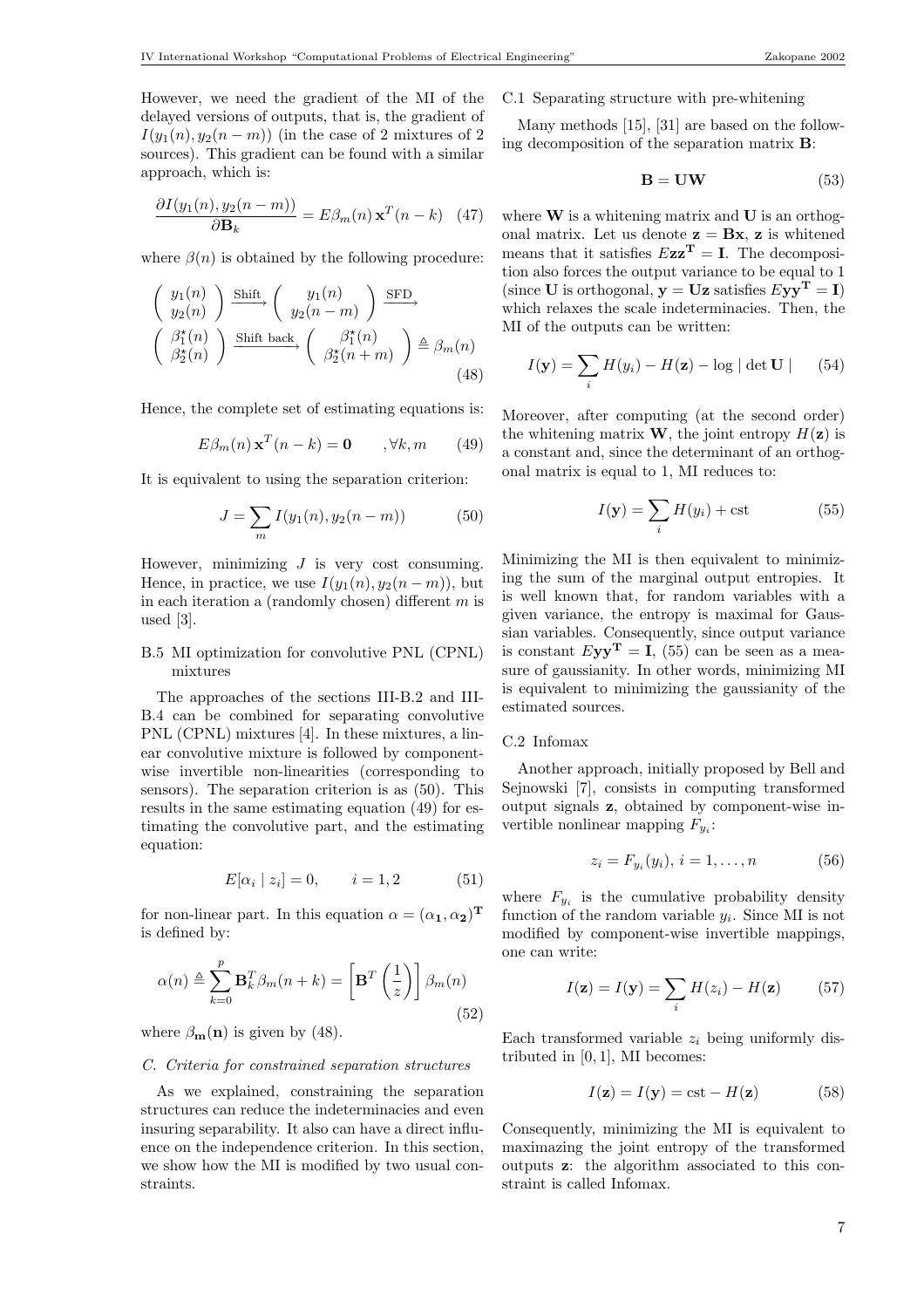#### D. Estimating the estimation equations

As we explained after deriving the gradient of MI for various mixtures in III-B, the key information concerning the estimated sources is their score functions, i.e the opposite of the derivatives of their logdensities. If the score functions are a priori chosen, the statistics involved in the estimating equations are not optimal.

However, for estimating the separation matrix (in linear mixtures), one can remark that a very accurate estimation of score functions is not necessary. In fact, the estimating equation (33) leads to the set of equations:

$$
E\psi_{y_i}(y_i)y_j = 0, i \neq j \tag{59}
$$

since diagonal terms of (33) are only normalization equations. If the  $y_i$ 's are statistically independent zero-mean variables (*i.e.*  $Ey_j = 0, i = 1, \ldots, n$ ), it is clear that:

$$
E\psi_{y_i}(y_i)y_j = E\psi_{y_i}(y_i)Ey_j = 0, i \neq j \tag{60}
$$

even with a poor estimation equation of  $\psi_{y_i}$ . However, a coarse estimation of the score function leads to slower convergence or even to algorithm divergence.

Conversely, solving equation (37), associated to nonlinear part estimation, requires an accurate estimation of the score functions which appear both in left and right side terms on the equation. A comparison between 4-th order estimations obtained with a Gram-Charlier expansion and a MSE criterion is presented in [47]. It emphasizes on the weak accuracy of 4-th Gram-Charlier expansion, and explained the difficulties for separating hard nonlinear mixtures when deriving MI with this expansion [53] .

In any case, the score function estimation is very important for determining the optimal statistics and for designing efficient separation algorithms.

## D.1 Estimating the score function from the density

Since the score function is related to the probability density function, a natural approach is to first estimate the pdf (or the logarithm of the pdf), and then to deduce the score function with:

$$
\hat{\psi}_{y_i}(y_i) = \frac{\hat{p}'_{y_i}}{\hat{p}_{y_i}}(y_i)
$$
\n(61)

Various methods for estimating pdf's are very usual in statistics. A first approach is based on Gram-Charlier or Edgeworth expansions of the density  $p_{y_i}$  around Gaussian [34]. Without considering details, we can note that these expansions explicitely involve high-order cumulants.

Another approach is based on kernel estimator of pdf's [26]:

$$
\hat{p}_X(u) = \frac{1}{T} \sum_{i=1}^T K_h(u - X_i)
$$
\n(62)

where the  $X_i$ 's are samples of the random variable  $X$ , and  $h$  is the bandwidth which determines the width of each kernel. Larger is  $h$ , smoother is the estimation. Of course,  $h$  depends on the sample number T. Experimentally, it seems that an optimal choice of  $h$ , based on cost-computing crossvalidation, is not required, and a simple rule [47] is efficient.

## D.2 Direct estimation of score functions

Score functions can also be directly estimated for minimizing a mean square error. In fact, denoting  $\hat{\psi}(\mathbf{w}, u)$  a parametric estimation of  $\psi(u)$ , and using the definition of the score function, the MSE criterion:

$$
J(\mathbf{w}) = \frac{1}{2}E(\hat{\psi}(\mathbf{w}, u) - \psi(u))^2
$$
 (63)

leads to the gradient:

$$
\frac{\partial J(\mathbf{w})}{\partial \mathbf{w}} = E[\hat{\psi}(\mathbf{w}, u) \frac{\partial \hat{\psi}}{\partial \mathbf{w}}(\mathbf{w}, u) + \frac{\partial^2 \hat{\psi}}{\partial u \partial \mathbf{w}}(\mathbf{w}, u)]
$$
(64)

The above gradient can be used for estimating any type of model, e.g. based on a basis of nonlinear functions [44], [12], on neural networks [47], or on other nonlinear models like splines, polynomials, etc.

#### E. Contrast functions

Constrast functions, initially defined by Donoho [24] for blind deconvolution, have been introduced by Comon [16], [17] in the framework of blind source separation.

## E.1 Definition

Basically, a contrast function is a real function of a distribution y, which should be minimal if y is independent. For linear mixtures, the definition is the following:

Definition III-E.1: A function  $\phi[\mathbf{s}]$  of the distribution s is a contrast function if, for any matrix **C** and any random variable **s**,  $\phi$ [**Cs**]  $> \phi$ [**s**], with equality if and only if  $C = PD$ , where P and D are a permutation matrix and a diagonal matrix, respectively.

The above definition has been extended to convolutive mixtures [18] or nonlinear mixtures, PD being replaced by trivial filters  $PD(z)$  or by trivial nonlinear mappings  $h_i(s_{\sigma(i)})$ . Contrast functions are then good candidates for driving source separation algorithms, since they should be minimum when source separation is achieved.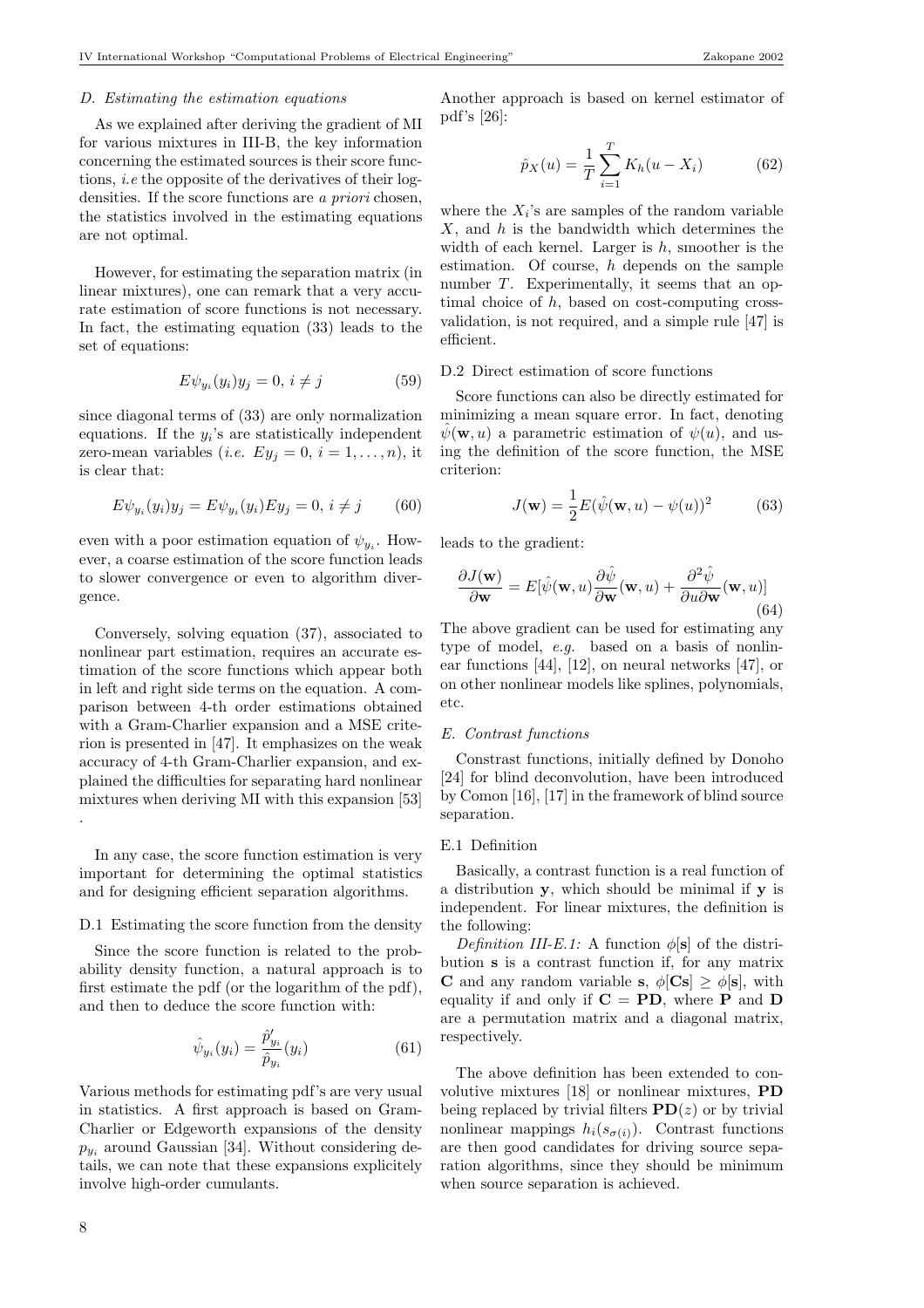Then, a main issue is to find contrast functions as simple as possible.

# E.2 A few examples

First, it is easy to verify that MI is a contrast function. However, this function is complex enough, since it requires the estimation of score functions. Conversely, it is easy to see that  $Eyy^T$ is not a contrast, which is not surprising since we know that second order statistics does not generally insure independence. In fact, adding high order statistics up to order 3 or 4, can lead to the simplest contrast functions. However, these contrast functions are often associated to restrictive conditions on the sources. For instance, the simple function:

$$
\phi[\mathbf{y}] = \epsilon \sum_{i=1}^{n} |Cum y_i, y_i, y_i, y_i| \qquad (65)
$$

is a contrast for sources with the same kurtosis sign  $\epsilon$ . If not, the algorithm diverges! Moreover, simpler contrasts can be derived under structural constraints. For instance, the decomposition of the separation matrix  $\mathbf{B} = \mathbf{U}\mathbf{W}$  leads to the class of orthogonal contrasts. An detailed and very interesting discussion on contrast functions can be found in [10].

## F. Performance

In the case of linear mixtures, the choice of the contrast functions influence convergence speed, but asymptotic performance is weakly dependent of the contrast function, provided than the algorithm converges. On the contrary, Cardoso proved [10] that asymptotic performance is penalized by using a prewhitening.

# IV. USING TIME STRUCTURE

When the sources are time signals, they may contain more structure than simple random variables. This time structure (correlation, non-stationarity, etc.) may be used for improving the estimation. It may even make the separation possible in cases where the basic ICA methods fail, for example, if the sources are Gaussian but correlated or nonstationary over time.

## A. Correlated sources

The time dependence between successive samples of the signals may be explored in different manners. While simple second order approaches consider only the time-lagged covariance matrices, more complicated methods may consider the higher order timelagged statistics or even the joint pdf of successive time samples, for example using Markov models.

#### A.1 Second order approaches

It is known that the instantaneous (zero-lagged) covariance matrix does not contain enough parameters for solving the ICA problem up to classical indeterminacies. If  $\mathbf{x}(t)$  is the vector of observations (mixtures), there exists an infinity of different matrices  $V$  so that the components of the vector  $y(t) = \mathbf{V}\mathbf{x}(t)$  are decorrelated. This is why in basic ICA, we must use higher order statistics. However, if the sources are correlated in time, using the timelagged covariance matrices,

$$
\mathbf{C}_{\tau}^{\mathbf{x}} = E\left\{ \mathbf{x}(t)\mathbf{x}(t-\tau)^{T} \right\},\qquad(66)
$$

we can obtain the complementary information for separating the sources without using higher order statistics. In the simplest case, we can find a separating matrix which diagonalizes both the instantaneous and the first lagged covariance matrices. It has been shown that such a matrix reconstructs the sources up to classical indeterminacies, if the first lagged covariances are different for all the sources. The algorithms presented in [49] and [39] are examples of first lagged covariance diagonalization algorithms. The method may be extended by using the joint diagonalization of several time lagged covariances [9], [55], [22]. A good review about second order approaches can be found in chapter 18 of [30]. The main drawback of these methods is that they are not able to separate the sources with same power spectra.

# A.2 Markov models

Another possibility is to exploit the complete time dependence structure of the sources, which is modeled as q-th order Markov sequences for simplicity. Such models can be completely characterized by the joint probability density of  $q + 1$  successive samples of each source. Then, a quasi maximum likelihood (ML) method may be used for estimating the separating matrix B.

Basically, the ML method consists in maximizing the joint pdf of all the  $T$  samples of all the components of the vector  $x$  (all the observations), with respect to B. We denote this pdf:

$$
f(x_1(1),...,x_n(1),...,x_1(T),...,x_n(T))
$$
 (67)

Under the assumption of source independence, this function is equal to:

$$
\left(\frac{1}{|\det(\mathbf{B}^{-1})|}\right)^T \prod_{i=1}^n f_{s_i}(\mathbf{e}_i^T \mathbf{B} \mathbf{x}(1), \cdots, \mathbf{e}_i^T \mathbf{B} \mathbf{x}(T))
$$
\n(68)

where  $f_{s_i}(.)$  represents the joint density of T samples of the source  $s_i$  and  $e_i$  is the *i*-th column of the identity matrix. We suppose now that the sources are q-th order Markov sequences, i.e.:

$$
f_{s_i}(s_i(t)|s_i(t-1), \cdots, s_i(1)) = f_{s_i}(s_i(t)|s_i(t-1), \cdots, s_i(t-q))
$$
 (69)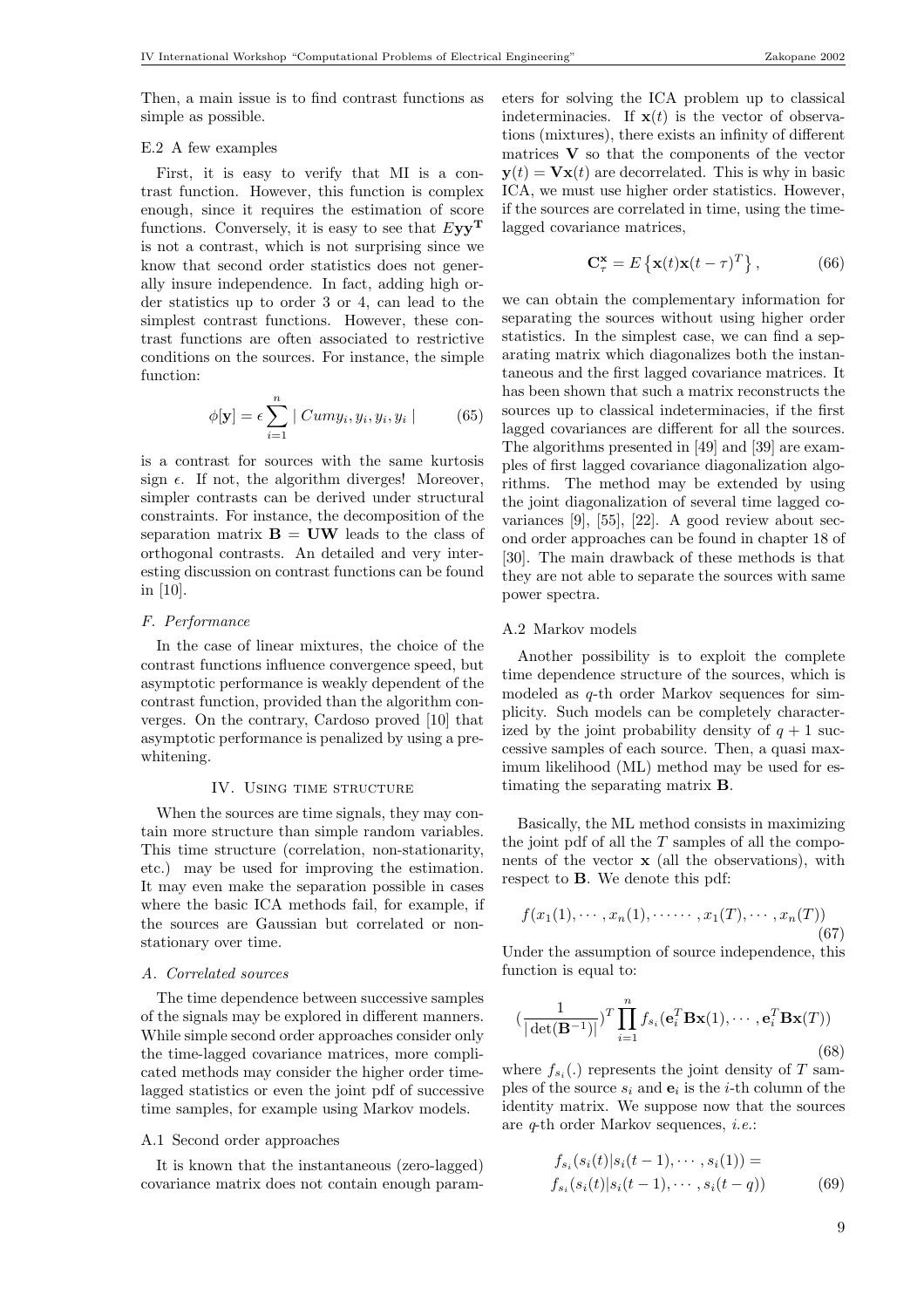Using (69), equation (68) reduces to:

$$
\left(\frac{1}{|\det(\mathbf{B}^{-1})|}\right)^T \prod_{i=1}^n [f_{s_i}(\mathbf{e}_i^T \mathbf{B} \mathbf{x}(1), \cdots, \mathbf{e}_i^T \mathbf{B} \mathbf{x}(q))
$$

$$
\prod_{t=q+1}^T f_{s_i}(\mathbf{e}_i^T \mathbf{B} \mathbf{x}(t) | \mathbf{e}_i^T \mathbf{B} \mathbf{x}(t-1), \cdots,
$$

$$
\mathbf{e}_i^T \mathbf{B} \mathbf{x}(t-q))] (70)
$$

Taking the logarithm of (70), one obtains the loglikelihood function which must be maximized to estimate the separating matrix B:

$$
L_1 = T \log(|\det(\mathbf{B})|) + \sum_{i=1}^n [\log(f_{s_i}(\mathbf{e}_i^T \mathbf{B} \mathbf{x}(1), \cdots, \mathbf{e}_i^T \mathbf{B} \mathbf{x}(q))) + \sum_{t=q+1}^T \log(f_{s_i}(\mathbf{e}_i^T \mathbf{B} \mathbf{x}(t)|\mathbf{e}_i^T \mathbf{B} \mathbf{x}(t-1) \cdots, \mathbf{e}_i^T \mathbf{B} \mathbf{x}(t-q)))]
$$
\n(71)

In practice, the density functions of the true sources,  $f_{s_i}$  in (71), are unknown and must be replaced with the estimated density functions of reconstructed sources,  $f_{y_i}$ . Then, the criterion (71) becomes asymptotically:

$$
L_2 = -\log|\det(\mathbf{B})| - \sum_{i=1}^{n} E[\log f_{y_i}(y_i(t)|y_i(t-1), \dots, y_i(t-q))]
$$
\n
$$
\dots, y_i(t-q))]
$$
\n(72)

To estimate the matrix B, we need to compute the gradient of the criterion (72) with respect to B:

$$
\frac{\partial L_2}{\partial \mathbf{B}} = -\mathbf{B}^{-T} - E\left[\frac{\partial}{\partial \mathbf{B}} \sum_{i=1}^n \log f_{y_i}(y_i(t)|y_i(t-1))\right] \tag{73}
$$

Using some computations, the following estimating equations can be derived (for  $i \neq j$ ):

$$
E[\sum_{l=0}^{q} \psi_{y_i}^{(l)}(y_i(t)|y_i(t-1), \cdots, y_i(t-q))y_j(t-l)] = 0
$$
\n(74)

which determine B up to a scaling and a permutation. In these equations,  $\psi_{y_i}^{(l)}(y_i(t)|y_i(t))$ 1),  $\cdots$ ,  $y_i(t-q)$  =  $-\frac{\partial}{\partial y_i(t-l)} \log f_{y_i}(y_i(t))y_i(t-$ 1),  $\cdots$ ,  $y_i(t-q)$  is the *l*-th component of the conditional score function, which is a vector of size  $q+1$ . The conditional score functions are estimated using a kernel method.

The algorithm is theoretically able to separate every linear mixture unless there are at least two Gaussian sources with same spectral densities. It provides an asymptotically efficient (unbiased, minimum variance) estimation of the separating matrix. It is however rather slow because estimating the conditional score functions is time-consuming.

## B. Non stationary sources

The non stationarity of the sources can be also exploited to achieve separation. In particular, the non stationarity of the source variances has been used for separating Gaussian or non Gaussian sources with no temporal correlation. The simplest approach consists in considering the second order statistics, i.e. correlation between different sources. It has been shown [38] that if  $\sigma_i^2/\sigma_j^2$  are not constant for  $\forall i \neq j$ , a matrix **B** so that the components of  $y(t) = Bx(t)$  are uncorrelated at every time instant t, is a separating matrix. A practical algorithm consists in estimating the instantaneous covariance matrix on short time intervals over which the signals are supposed stationary. Because of the non stationarity of the sources, this matrix depends on the interval label. Thus, an adaptive algorithm may be used for diagonalizing this matrix on all the intervals. Other algorithms based on the non stationarity of the source variances can be found in the literature [8], [43]. From a theoretical point of view, in [43], Pham and Cardoso derived a Gaussian form of the MI in that case and proved very interesting properties of the criterion and of the associated algorithms. Practically, the algorithms are still based on joint diagonalization of covariance matrices, computed on successive time windows.

## V. Algorithms

Many algorithms have been developed in the literature since 1985 (see in [30] for a review and most of the references). However, a few principles are very important and will be pointed out in this section.

## A. Equivariant algorithms

The convergence speed of the first algorithms [28], [14] was depending on the mixture A. For overcoming this problem, Cichocki et al. proposed the first robust (equivariant  $4$ ) algorithm [13]. Independently, instead additive algorithms of the form  $\mathbf{B} \leftarrow \mathbf{B} - \mu \frac{\partial J(\mathbf{y})}{\partial \mathbf{B}}$  $\frac{J(\mathbf{y})}{\partial \mathbf{B}}$ , Cardoso introduced algorithms (for separating linear mixtures) based on multiplicative updates:  $\mathbf{B} \leftarrow (\mathbf{I} - \mu \nabla_{\mathbf{B}}(J))\mathbf{B}$ . Leftmultiplying this relation by A leads to:

$$
\mathbf{C} \leftarrow (\mathbf{I} - \mu \nabla_{\mathbf{B}}(\mathbf{J}(\mathbf{C}\mathbf{s}))\mathbf{C} \tag{75}
$$

which clearly does no longer depend on the mixing matrix A. The algorithm is then based on the differential of  $J((\mathbf{I}+\varepsilon)\mathbf{y})$ , which has been derived independently by Cardoso and Laheld [11], and Amari

<sup>4</sup>The word "equivariant" has been introduced later by Cardoso and Laheld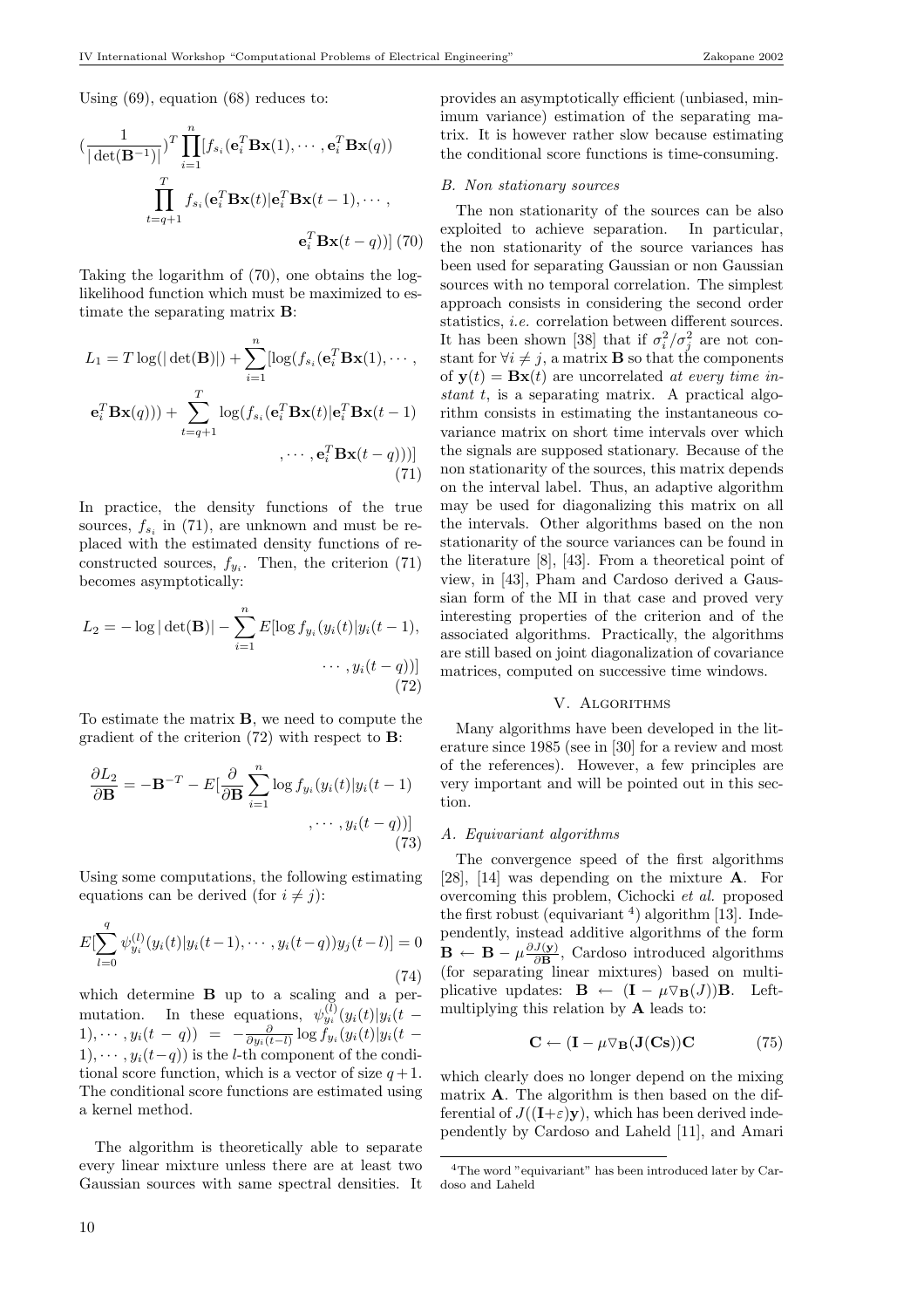et al. [2], under different names, relative and natural gradients, respectively.

# B. Joint diagonalization

In the previous section, we explained how, relaxing the i.i.d. assumption, with colored signals (first "i" no longer holds) or with non stationary sources ("i.d." non longer holds), MI (or ML) criterion leads to joint diagonalization of variance-covariance matrices. Then, a special interest has been focused on the designing of efficient joint diagonalization algorithms [52], [42], [54]. We especially recommend the algorithm proposed by Pham [42] for its simplicity, its high speed and its performance.

# C. Minimizing Mutual Information

Finally, deriving quasi-optimal  $^5$  algorithms minimizing MI is possible. The algorithm is then based on (i) the estimations  $\hat{\psi}_{y_i}$  of the score functions of the estimated sources  $y_i$ , (ii) the estimation of the separation structure with estimating equations where the true score functions  $\psi_{y_i}$  are replaced by the estimations  $\hat{\psi}_{y_i}$  [44], [12], [47]. An interactive demonstration of such algorithms, developed in Java (and the Matlab codes), is available on the Web page:

## http://www.lis.inpg.fr/demos/sep\_sourc/ ICAdemo/index.html.

It shows the efficacy of these algorithms for separating linear as well as post-nonlinear mixtures and for achieving blind deconvolution and blind inversion of Wiener systems.

## VI. CONCLUSION

In this paper, we reviewed a few key points on the blind source separation and independent component analysis.

Concerning the separability, one has to remember that statistical independence cannot generally insures separation. In fact, a large class of non diagonal mapping preserves independence, and adding structural constraints is a good approach for restricting the solutions to trivial mappings. The methods are also strongly related to blind deconvolution or blind inversion of Wiener (nonlinear) systems: it is easy to see that the problems are very similar to source separation in linear or postnonlinear mixtures, respectively [48].

These blind methods, based on statistical independence, are driven by the minimization of the mutual information (MI). Simple approximations of the MI leads to algorithms generally having a few restrictions. Conversely, approximations based on score function estimation can provide quasi-optimal algorithms.

However, this new and very active field of research emphasizes still many challenging questions. As examples, designing efficient methods for separating sources (i) from realistic MIMO convolutive mixtures, (ii) from noisy mixtures, (iii) from mixtures with more sources than sensors, (iv) from nonlinear mixtures, are among the most relevant. The development of independent component analysis (ICA) for sparsely representing complex data like speech or images [23], [51] (with a basis whose elements are as independent as possible) and for understanding how the brain could sparsely code such complex signals [6], [27], [40], is also an promising topics of research.

Finally, although promising applications has been developed in many fields (EEG and MEG signal processing, communications, smart sensor array design, "cocktail party" processing, etc.), a lot of works remains to do for considering these methods as an usual tools in signal processing or statistics toolboxes.

## **REFERENCES**

- [1] J. Aczel. Lectures on functional equations and their applications. Academic Press, New-York, 1966.
- [2] S. Amari, A. Cichocki, and H. Yang. A new learning algorithm for blind signal separation. In Advances in Neural Information Processing Systems, pages 757– 763, Denver (Colorado), December 1996.
- [3] M. Babaie-Zadeh, C. Jutten, and K. Nayebi. Separating convolutive mixtures by mutual information minimization. In Proceedings of IWANN 2001, Granada, Spain, 2001.
- [4] M. Babaie-Zadeh, C. Jutten, and K. Nayebi. Separating convolutive post non-linear mixtures. In Proceedings of ICA 2001, San Diego (California, USA), 2001.
- [5] M. Babaie-Zadeh, C. Jutten, and K. Nayebi. Differential of mutual information function. IEEE Signal Processing Letters, 2002. Submitted in May.
- [6] H. B. Barlow. Unsupervised learning. Neural Computation, 1:295–311, 1989.
- [7] A. Bell and T. Sejnowski. An information-maximization approach to blind separation and blind deconvolution. Neural Computation, 7(6), 1995.
- [8] A. Belouchrani and M. Amin. Blind source separation based on time-frequency signal representation. IEEE Trans. on Signal Processing, 46(11):2888-2897, 1998.
- [9] A. Belouchrani, K. Abed Meraim, J. F. Cardoso, and E. Moulines. A blind source separation technique based on second order statistics. IEEE Trans. on Signal Processing, 45(2):434–444, 1997.
- [10] J.-F. Cardoso. Blind signal separation: statistical principles. Proceedings IEEE, 9(10):2009–2025, 1998.
- [11] J.-F. Cardoso and B. Laheld. Equivariant adaptive source separation. IEEE Trans. on SP, 44(12):3017-3030, 1996.
- [12] N. Charkani and Y. Deville. Optimization of the asymptotic performance of time-doamin convolutive source separation algorithms. In Proc. ESANN, pages 273– 278, Bruges, Belgium, April 1997.
- [13] A. Cichoki, Unbehauen R., and E. Rummert. Robust learning algorithm for blind separation of signals. Electronics Letters, 30(17):1386–1387, 1994.
- [14] P. Comon. Séparation de mélanges de signaux. In Actes du XII ème colloque GRETSI, pages 137-140, Juan-Les-Pins (France), Juin 1989.
- [15] P. Comon. Separation of sources using higher-order cumulants. In SPIE Vol. 1152 Advanced Algorithms and Architectures for Signal Processing IV, San Diego (CA), USA, August 8-10 1989.
- [16] P. Comon. Independent component analysis. In J.-L. Lacoume, M. A. Lagunas, and C. L. Nikias, editors, In-

<sup>5</sup> 'quasi' since they used estimated score functions instead the true (unknown) ones